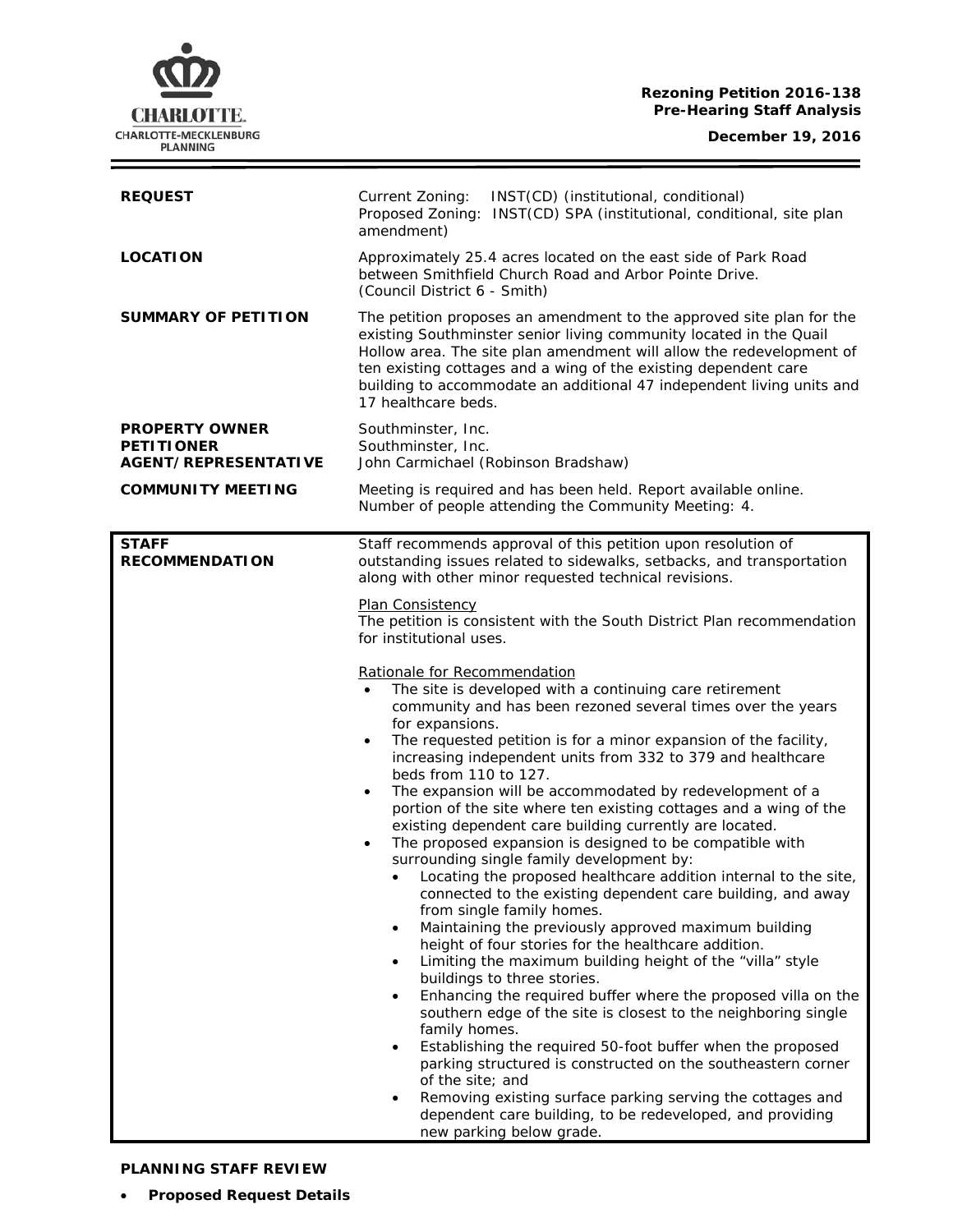The site plan amendment contains the following changes:

- Replaces ten cottage style buildings, associated parking, and a surface parking lot with seven villa style buildings. Limits the height of the villas to three stories with one level of parking under the buildings with portions of the parking being below grade. Parking access will be located at grade.
- Replaces a wing of the existing dependent care building with a healthcare wing containing any combination of assisted living, skilled nursing and hospice beds. Limits the maximum height of the addition to four stories and provides parking under the building, below grade.
- Proposes the following changes to the allowed number of units and beds.

| <b>Use</b>                    | <b>Entitled</b> | <b>Existing</b><br>built | Proposed<br>Total | Increase over<br>entitled/existing built |
|-------------------------------|-----------------|--------------------------|-------------------|------------------------------------------|
| Independent<br>dwelling units | 332             | 259                      | 379               | 47/120                                   |
| Healthcare<br>beds            | 110             | 95                       | 127               | 17/32                                    |

- Proposes replacing an existing surface parking lot located in the southeast corner of the site with a structured parking facility with one level of parking below grade and a level at grade.
- Provides a conceptual elevation with proposed building materials identified for one façade of the villas and commits that all other villa facades will be substantially similar.
- Provides a conceptual elevation with proposed building materials identified for the eastern elevation of the healthcare addition and commits that all other facades of the healthcare addition will be substantially similar.
- Provides a cross-section depicting the southern elevation of the southernmost villa showing the relationship between the building and grade.
- Maintains the existing buffer variances approved by the Zoning Board of Adjustment along the southern and eastern boundary lines and adjacent to the Quail Hollow Presbyterian Church.
- Commits to establishing the required 50-foot buffer in the areas where changes will be made to the surface parking lot to accommodate the structured parking facility at the southeast corner of the site at the time the structured parking facility is constructed.
- Commits to providing additional tree planting within a portion of the 50-foot buffer between the proposed southernmost villa and the adjacent single family homes south of the site.
- Commits to the construction of a new bus waiting pad along Park Road.
- Provides an eight-foot planting strip and six-foot sidewalk along the site's frontage on Smithfield Church Road.
- Provides a network of internal sidewalks and connections to the public sidewalk as depicted on the site plan.
- Commits that all newly installed lighting, excluding street lights and low decorative lighting, will be fully capped, shielded and downwardly directed. Limits the maximum height of any newly installed freestanding lighting to 18 feet. Specifies that any lighting attached to new structures and additions will be decorative.

## • **Existing Zoning and Land Use**

- The site was previously rezoned for an INST(CD) SPA (institutional, conditional, site plan amendment) under petition 2006-028 to allow an increase in the maximum building height and change the layout for proposed buildings to accommodate an addition to the dependent care building on the portion of the site along Park Road completed around 2010.
- The subject site is developed with a senior living facility, with independent and dependent living units. This type of senior living facility, also called a continuing care retirement center (CCRC), is considered an institutional use.
- The zoning of the majority of the abutting properties is R-3 (single family residential) and the properties are developed with three public schools, a church, and single family detached homes along the southern and portion of the eastern boundary.
- Across Park Road from a small portion of the site is a multi-family development in R-15MF(CD) (multi-family residential, conditional) zoning.
- See "Rezoning Map" for existing zoning in the area.

### • **Rezoning History in Area**

• Petition 2014-106 rezoned property located at the southeast corner of the intersection of Park Road and Gleneagles Road from CC (commercial center) to CC SPA (commercial center, site plan amendment) to accommodate a mixed use development including office/retail, a grocery anchor, a hotel, and multi-family residential.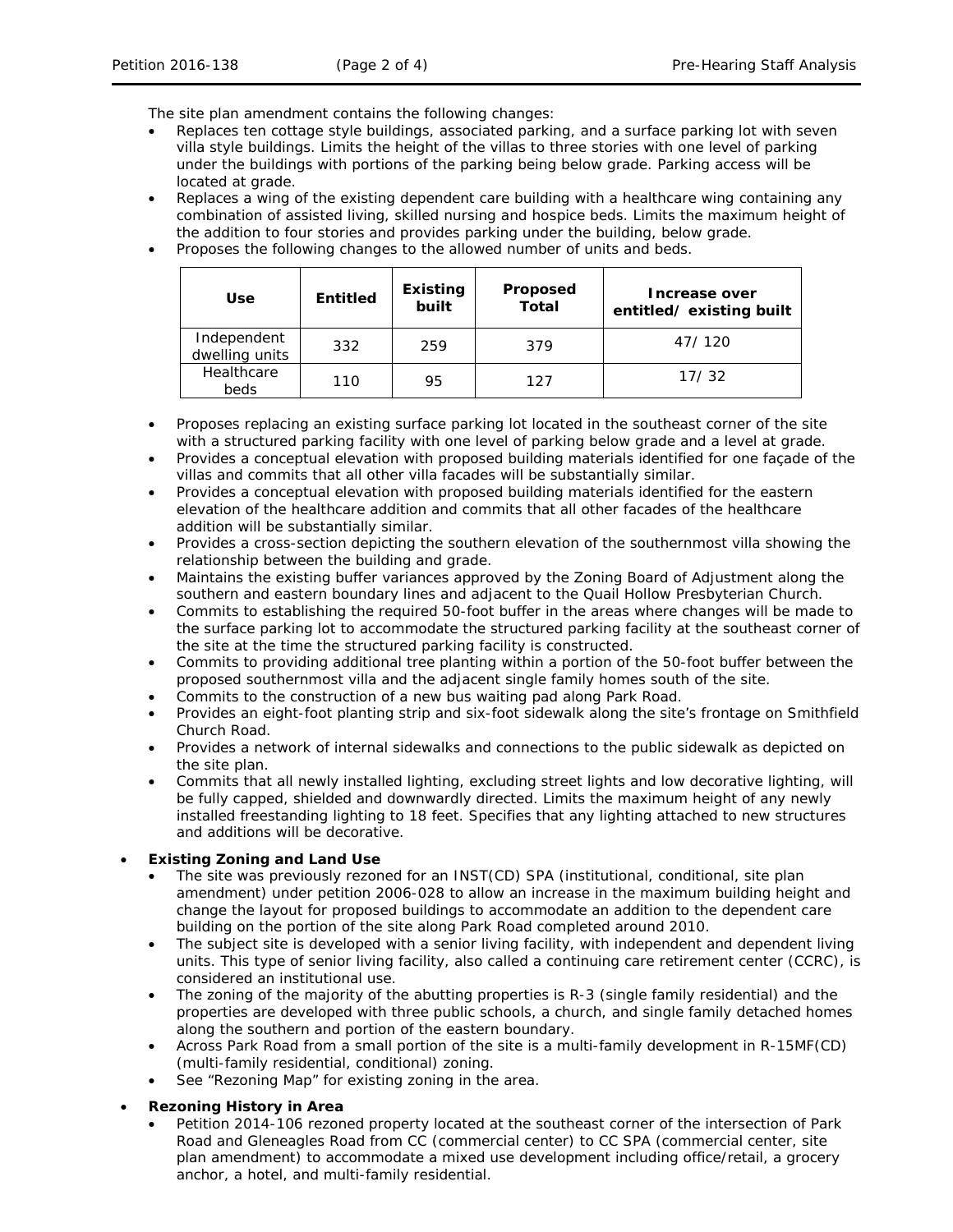### • **Public Plans and Policies**

• The *South District Plan* (1992) recommends institutional use for the subject parcel, recognizing the site's long-term use as a continuing care retirement community.

## • **TRANSPORTATION CONSIDERATIONS**

- The site is located at the signalized intersection of a six-lane major thoroughfare with bike lanes and a three-lane major collector adjacent to a three schools. This community has contacted CDOT requesting a pedestrian crossing to the high school for volunteer activities. While the high school entrance drive is directly across the street from this community, the nearest signalized crossings are approximately 900 feet in either direction. CDOT safety staff has determined that a pedestrian hybrid beacon is the appropriate crossing treatment to allow safer crossings for pedestrians and this remains an outstanding request for this petition.
- See Outstanding Issues, Notes 2 through 6 and Requested Technical Revisions, Note 17.
- **Vehicle Trip Generation:**
	- Current Zoning:

Existing Use: 1120 trips per day (based on 259 independent units, 95 healthcare beds). Entitlement: 1470 trips per day (based on 342 independent units, and 110 healthcare beds). Proposed Zoning: 1640 trips per day (based on 379 independent units, 115 healthcare beds).

#### **DEPARTMENT COMMENTS** (see full department reports online)

- **Charlotte Area Transit System:** No issues.
- **Charlotte Department of Neighborhood & Business Services:** No issues.
- **Charlotte Fire Department:** No issues.
- **Charlotte-Mecklenburg Schools:** Not applicable.
- **Charlotte-Mecklenburg Storm Water Services:** No issues.
- **Charlotte Water:** Charlotte Water has water system availability via an existing eight-inch water distribution main located along Smithfield Church Road and an existing 12-inch water distribution main located along Park Road. Charlotte Water currently does not have sewer system availability for the parcels under review. The closest available sewer main is approximately 450 feet north of parcel 209-51-113 on Park Road.

Note: Charlotte Water indicates that their comment for sewer availability does not take into account any lateral connections that may service the site.

- **Engineering and Property Management:** The proposed site development and redevelopment depicted on the rezoning plans will be subject to the Charlotte Post-Construction Stormwater Ordinance. Upon approval of the proposed rezoning petition, no further grandfathering of development/redevelopment on the site will be allowed on the basis of rezoning approvals prior to July 1, 2008.
- **Mecklenburg County Land Use and Environmental Services Agency:** No comments received.
- **Mecklenburg County Parks and Recreation Department:** No comments received.

#### **OUTSTANDING ISSUES**

Site and Building Design

- 1. Specify the maximum height of 40 feet for the proposed villas.
- 2. Provide a sidewalk connection from the proposed villas on the northern portion of the site to the sidewalk along Smithfield Church Road.
- 3. Commit to the construction of an eight-foot planting strip and six-foot sidewalk along the portion of the frontage of Park Road south of the driveway or along the entire frontage of Smithfield Church Road. The sidewalk may meander to preserve existing trees and avoid existing utilities and the exact design will be determined during the construction permitting process.
- 4. Revise the setback lines depicted on the site plan to reflect the setback measured from the new right-of-way line per CDOT's comments.

#### Transportation

- 5. Revise the site plan and add a conditional note to fund the design and implementation of a Pedestrian Hybrid Crossing Signal on Park Road between Smithfield Church Road and Arbor Pointe Drive, including the construction of a pedestrian refuge island in the existing median of Park Road. The petitioner will need to enter into a Developer Agreement with CDOT to fund this transportation improvement.
- 6. Revise the site plan to add a note specifying dedication and fee simple conveyance of all rights-of-way to the City before the site's first building certificate of occupancy is issued.